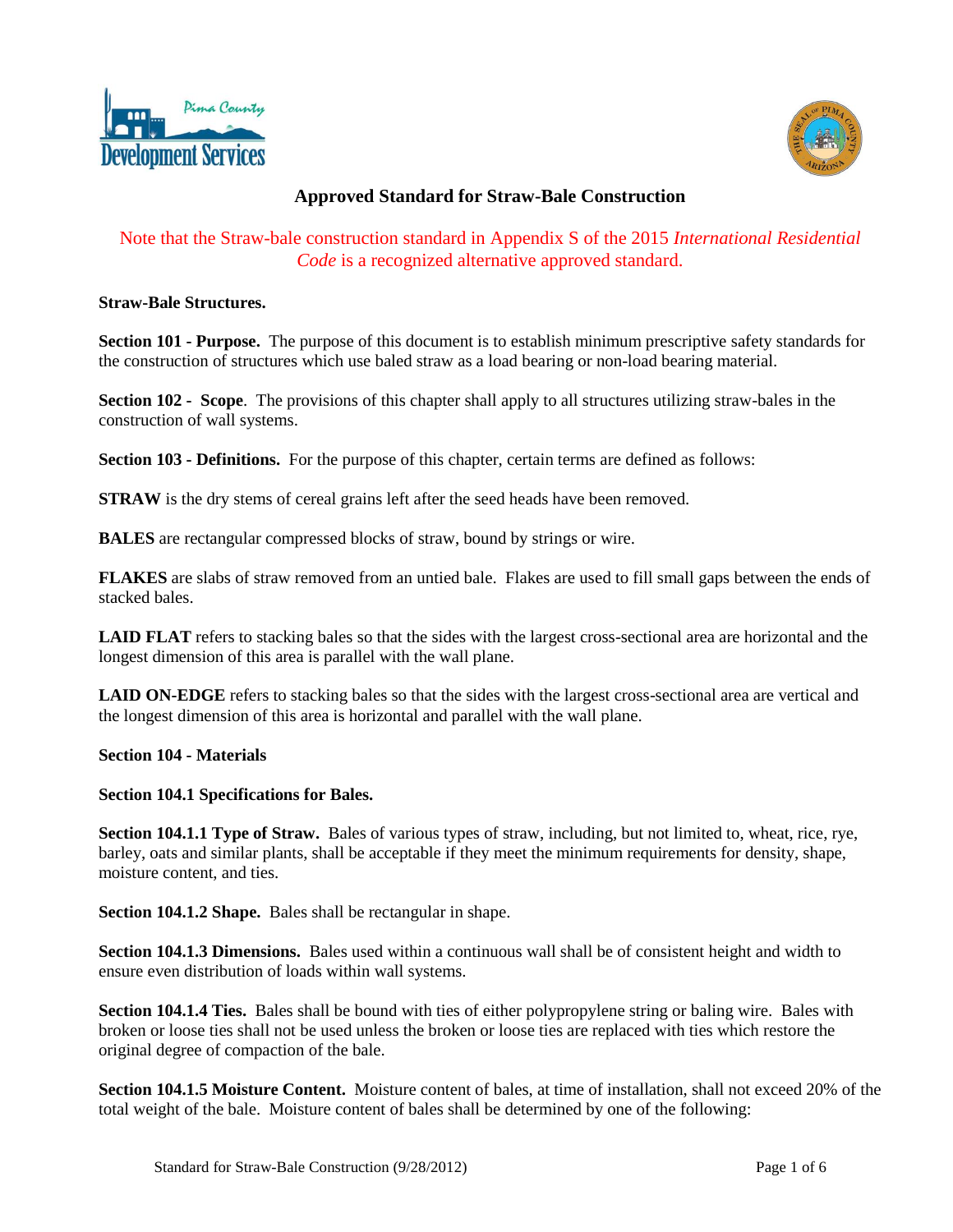- 1. Field Method. A suitable moisture meter, designed for use with baled straw or hay, and equipped with a probe of sufficient length to reach the center of the bale, shall be used to determine the average moisture content of 5 bales randomly selected from the bales to be used.
- 2. Laboratory Method. A total of 5 samples, taken from the center of each of 5 bales randomly selected from the bales to be used, shall be tested for moisture content by a recognized testing lab.

**Section 104.1.6 Density.** Bales in load-bearing structures shall have a minimum calculated dry density of 7.0 pounds per cubic foot. The calculated dry density shall be determined after reducing the actual bale weight by the weight of the moisture content, as determined in Section 104.1.5. The calculated dry density shall be determined by dividing the calculated dry weight of the bale by the volume of the bale.

**Section 104.1.7 Custom Size Bales.** Where custom-made partial bales are used, they shall be of the same density, same string or wire tension, and, where possible, use the same number of ties as the standard size bales.

## **Section 105 - Construction and General Requirements**

**Section 105.1 General.** Bale walls, when covered with plaster, drywall or stucco shall be deemed to have the equivalent fire resistive rating as wood frame construction with equivalent wall-finishing system.

**Section 105.2 Wall Thickness.** Nominal minimum bale wall thickness shall be 14 inches.

**Section 105.3 Wall Height.** Bale walls shall not exceed one story in height and the bale portion shall not exceed a height to width ratio of 5.6 : 1 (for example, the maximum height for the bale portion of a 23 inch thick wall would be 10 feet - 8 inches), unless the structure is designed by an Arizona Registrant. Exception: In the non-load bearing exterior end walls of structures with gable or shed roofs, an approved continuous assembly shall be required at the roof bearing assembly level.

**Section 105.4 Unsupported Wall Length.** The ratio of unsupported wall length to thickness, for bale walls, shall not exceed 13:1 (for a 23-inch thick wall, the maximum unsupported length allowed is 25 feet), unless the structure is designed by an Arizona Registrant.

**Section 105.5 Allowable Loads.** The allowable vertical load (live and dead load) on the top of bale walls shall not exceed 360 psf and the resultant load shall act at the center of the wall. Bale structures shall be designed to withstand all vertical and horizontal loads as specified in the *International Building Code* or the *International Residential Code.*

**Section 105.6 Foundations.** Foundations shall be sized to accommodate the thickness of the bale wall and the load created by the wall and roof live and dead loads. Foundation (stem) walls which support bale walls shall extend to an elevation of not less than 6 inches above adjacent ground at all points. The minimum width of the footing shall be the width of the bale it supports, except that the bales may overhang the exterior edge of the foundation by not more than 3 inches to accommodate rigid perimeter insulation. Footings shall extend a minimum of 12 inches below natural, undisturbed soil, or to frost line, whichever is lower.

## **Section 105.7 Wall and Roof Bearing Assembly Anchorage**

**Section 105.7.1 General.** Vertical reinforcing bars with a minimum diameter of  $1/2$ ", shall be embedded in the foundation a minimum depth of 6 inches, and shall extend above foundation a minimum of 12 inches. These vertical bars shall be located along the centerline of the bale wall, spaced not more than 2 feet apart. A vertical bar shall also be located within 1 foot of any opening or corner, except at locations occupied by anchor bolts.

**Section 105.7.2 Intersecting Walls.** Walls of other materials intersecting bale walls shall be attached to the bale wall by means of one or more of the following methods or an acceptable equivalent: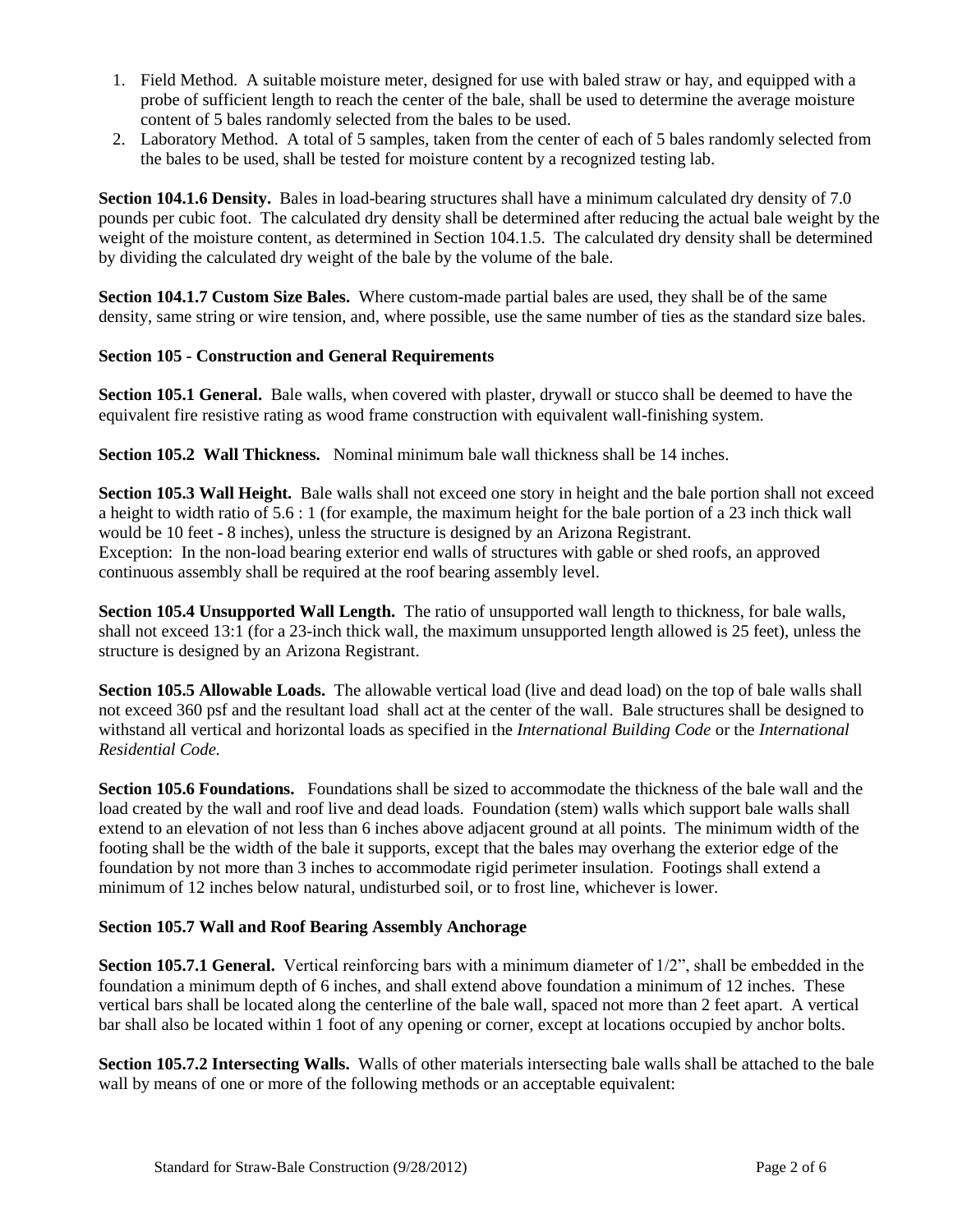- 1. Wooden dowels at least 5/8" in diameter of sufficient length to provide 12 inches of penetration into the bale, driven through holes bored in the abutting stud, and spaced to provide one dowel connection per bale.
- 2. Pointed wooden stakes, at least 12 inches in length and 1-1/2" by 3-1/2" at the exposed end, fully driven into each course of bales, as anchorage points.
- 3. Bolted or threaded rod connection of the abutting wall, through the bale wall, to a steel nut and steel or plywood plate washer, a minimum of 6 inches square and a minimum thickness of 3/16" for steel and 1/2" for plywood, in at least three locations.

**Section 105.7.3 Anchor Bolts.** Load bearing bale walls shall be anchored to the foundation by 1/2" diameter steel anchor bolts embedded at least 7 inches in the foundation at intervals of 6 feet or less. A minimum of two anchor bolts per wall shall be provided with one bolt located within 36 inches of each end of each wall. Sections of 1/2" diameter threaded rod shall be connected to the anchor bolts, and to each other, by means of threaded coupling nuts and shall extend through the roof bearing assembly and be fastened with a steel washer and nut. Bale walls and roof bearing assemblies may be anchored to the foundation by means of other methods which are adequate to resist uplift forces resulting from the design wind load. There shall be a minimum of two points of anchorage per wall, spaced not more than 6 feet apart, with one located within 36 inches of each end of each wall.

The dead load of the roof and ceiling systems will produce vertical compression of the bales. Regardless of the anchoring system used to attach the roof bearing assembly to the foundation, prior to installation of wall finish materials, bolts or straps shall be re-tightened to compensate for this compression.

**Section 105.7.4 Moisture Barrier**. A moisture barrier shall be used between the top of the foundation and the bottom of the bale wall to prevent moisture from migrating through the foundation into the bottom course of bales. This barrier shall consist of one of the following:

- 1. Cementitious waterproof coating;
- 2. Type 30 asphalt felt over an asphalt emulsion;
- 3. Sheet metal flashing, sealed at joints;
- 4. Other approved building moisture barrier. All penetrations through the moisture barrier, as well as all joints in the barrier, must be sealed with asphalt, caulking or an approved sealant.

**Section 105.7.5 Stacking and Pinning**. Bales in load-bearing walls shall be laid flat and stacked in running bond where possible, with each bale overlapping the two bales beneath it. Bales in non load-bearing walls may be laid either flat or on-edge and stacked in running bond where possible. For non-load bearing walls, bales may be laid either flat or on-edge. Bales in load bearing walls shall be laid flat and stacked in a running bond, where possible, with each bale overlapping the two bales beneath it. Overlaps shall be a minimum of 12 inches. Gaps between the ends of bales which are less than 6 inches in width can be filled by an untied flake inserted snugly into the gap.

The first course of bales shall be laid by impaling the bales on the vertical bars or threaded rods, if any, extending from the foundation. When the fourth course has been laid, #4 rebar pins, or an acceptable equivalent, long enough to extend through all four courses, shall be driven down through the bales, two in each bale, located so that they do not pass within six inches of, or through the space between the ends of any two bales. The layout of these pins shall approximate the layout of the vertical bars extending from the foundation. As each subsequent course is laid, two such pins, long enough to extend through the course being laid and the three courses immediately below it, shall be driven down through each bale. This pinning method shall be continued to the top of the wall. In walls seven or eight courses high, pinning at the fifth course may be eliminated.

Only full-length bales shall be used at corners of load bearing walls, unless exceptions are designed by an Arizona Registrant.

Vertical #4 rebar pins, or an acceptable alternative, shall be located within 1 foot of all corners or door openings.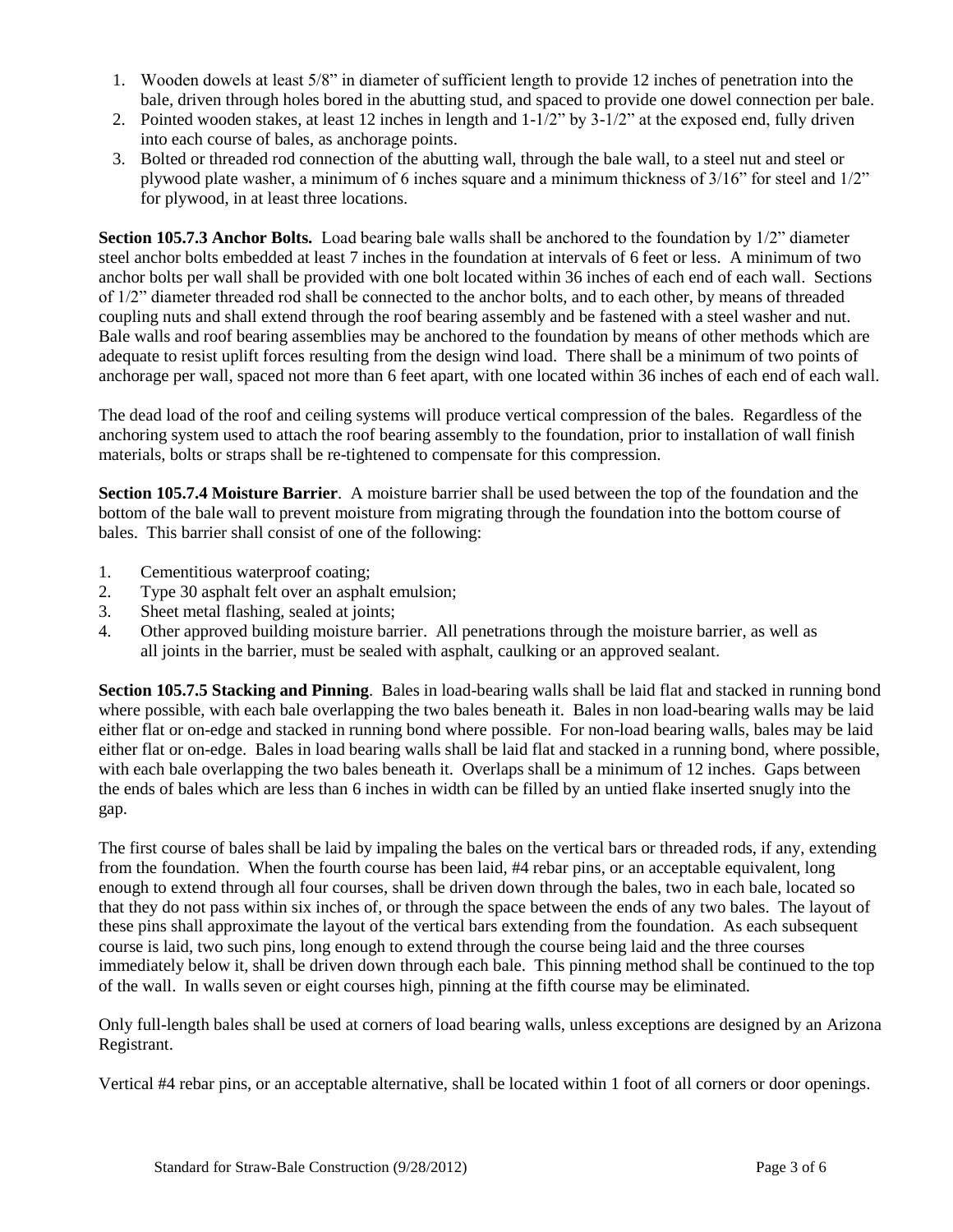Staples, made of #3 or larger rebar formed into a "U" shape, at least 18 inches long with two 6 inch legs, shall be used at all corners of every course, driven with one leg into the top of each abutting corner bale. In lieu of staples, corner bales may be tied together, by a method approved by the building official.

**Section 105.7.5.1 Alternative Pinning Method.** When the third course has been laid, vertical #4 rebar pins, or an acceptable equivalent, long enough to extend through all three courses, shall be driven down through the bales, two in each bale, located so that they do not pass within 6 inches of, or through the space between the ends of any two bales. The layout of these rebar pins shall approximate the layout of the rebar pins extending from the foundation. As each subsequent course is laid, two such pins, long enough to extend through that course and the two courses immediately below it, shall be driven down through each bale. This pinning method shall be continued to the top of the wall.

**Section 105.7.6 Roof Bearing Assembly.** Load bearing bale walls shall have a roof bearing assembly at the top of the wall to bear the roof load and to provide a means of connecting the roof structure to the foundation. The roof bearing assembly shall be continuous along the tops of structural walls.

An acceptable roof bearing assembly option consists of two double 2" X 6", or larger, horizontal top plates, one located at the inner edge of the wall and the other at the outer edge. Connecting the two doubled top plates and located horizontally and perpendicular to the length of the wall shall be 2" X 6" cross members spaced no more than 72 inches center to center, and as required to align with the threaded rods extending from the anchor bolts in the foundation. The double  $2^{\prime\prime} X 6^{\prime\prime}$  top plates shall be face nailed with 16d nails staggered at 16 inches on center, with laps and intersections face nailed with four 16d nails. The cross members shall be face nailed to the top plates with four 16d nails at each end. Corner connections shall include overlaps nailed as above or an acceptable equivalent such as plywood gussets or metal plates. Alternatives to this roof bearing assembly option must provide equal or greater vertical rigidity and provide horizontal rigidity equivalent to a continuous double 2 by 4 top plate.

The connection of roof framing members to the roof bearing assembly shall comply with the appropriate sections of the *International Residential Code* or *International Building Code* local amendments.

**Section 105.7.7 Openings and Lintels.** All openings in load bearing bale walls shall be a minimum of one full bale length from any outside corner, unless exceptions are designed by an Arizona Registrant.

**Section 105.7.7.1 Openings.** Openings in exterior bale walls shall not exceed 50 percent of the total wall area, based on interior dimensions, where the wall is providing resistance to lateral loads, unless the structure is designed by an Arizona Registrant.

**Section 105.7.7.2 Lintels.** Wall and/or roof load present above any opening shall be carried, or transferred to the bales below by one of the following:

- 1. A structural frame.
- 2. A lintel (such as an angle-iron cradle, wooden beam, wooden box beam). Lintels shall be at least twice as long as the opening is wide and extend at least 24" beyond either side of the opening. Lintels shall be centered over openings, and shall not exceed the load limitations of Section 105.5 by more than 25 percent.

**Section 105.7.8 Moisture Protection**. All weather-exposed bale walls shall be protected from water damage. An approved building moisture barrier shall be used to protect at least the bottom course of bales, but not more than the lower one-third of the vertical exterior wall surface, in order to allow natural transpiration of moisture from the bales. The moisture barrier shall have its upper edge inserted at least 6 inches into the horizontal joint between two courses of bales, and shall extend at least 3 inches below the top of the foundation. Bale walls shall have special moisture protection provided at all window sills. Unless protected by a roof, the tops of walls shall also be protected. This moisture protection shall consist of a waterproof membrane, such as asphalt-impregnated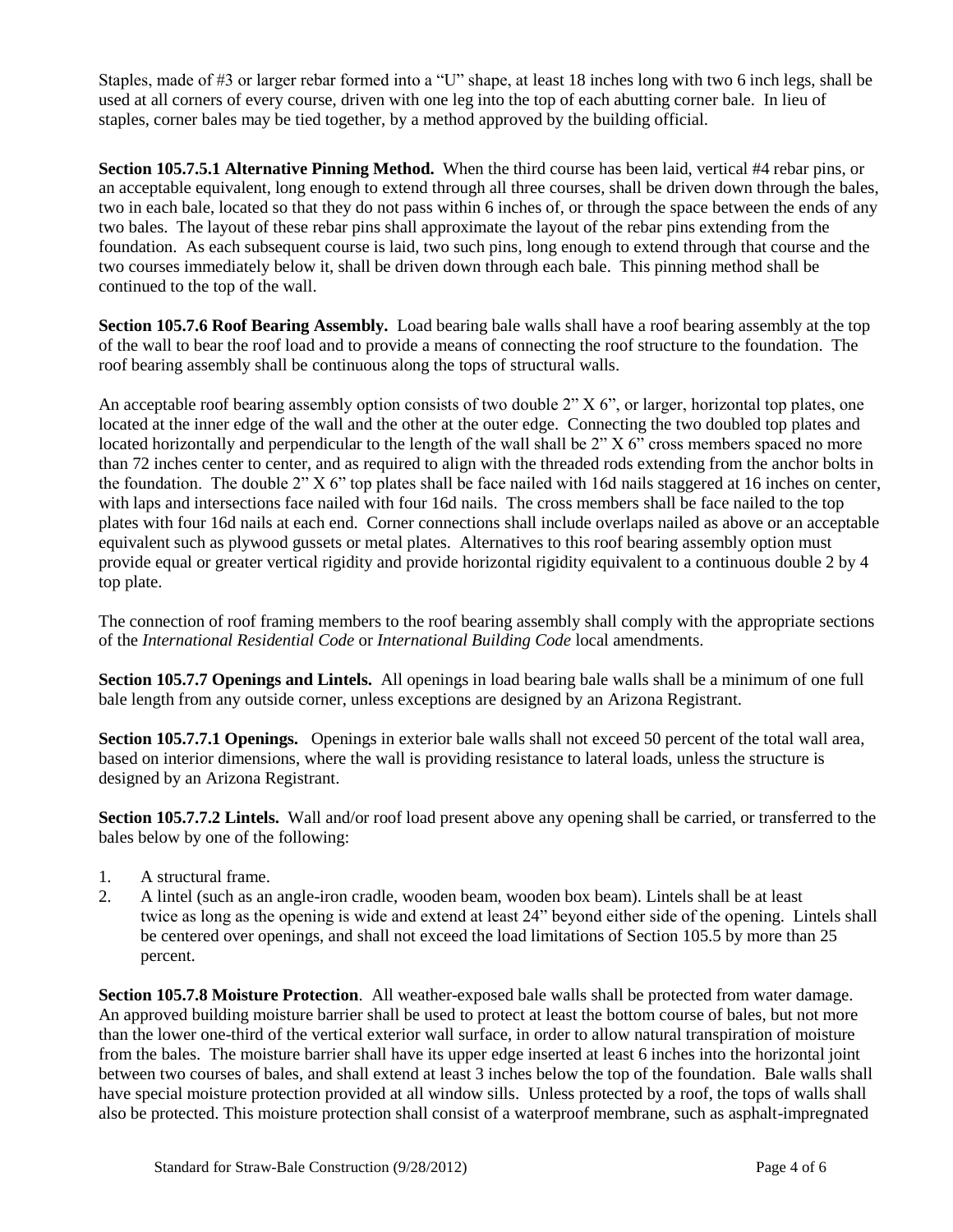felt paper, polyethylene sheeting, or other acceptable moisture barrier, installed in such manner as to prevent water from entering the wall system at window sills or at the tops of walls.

**Section 105.7.9 Wall Finishes.** Interior and exterior surfaces of bale walls shall be protected from mechanical damage, flame, animals, and prolonged exposure to water. Bale walls adjacent to bath and shower enclosures shall be protected by a moisture barrier.

Cement stucco shall be reinforced with galvanized woven wire stucco netting or an acceptable equivalent. Such reinforcement shall be secured by attachment through the wall at a maximum spacing of 24 inches horizontally and 16 inches vertically.

Where bales abut other materials, the plaster/stucco shall be reinforced with galvanized expanded metal lath, or an acceptable equivalent, extending a minimum of 6 inches onto the bales.

Earthen and lime-based plasters may be applied directly onto the exterior and interior surface of bale walls without reinforcement, except where applied over materials other than straw.Weather-exposed earthen plasters shall be stabilized.

Lime based plasters may be applied directly onto the exterior surface of bale walls without reinforcement, except where applied over materials other than straw.

**Section 105.7.10 Electrical.** Type NM or UF cable may be used, or wiring may be run in metallic or nonmetallic conduit systems. Electrical boxes shall be securely attached to wooden stakes driven a minimum of 12 inches into the bales, or an acceptable equivalent.

**Section 105.7.11 Plumbing.** Water or gas pipes within bale walls shall be encased in a continuous pipe sleeve to prevent leakage within the wall. Where pipes are mounted on bale walls, they shall be isolated from the bales by a moisture barrier.

## **Section 106 - Patio/Landscape Walls**

**Section 106.1 General.** This section covers freestanding or attached bale patio or landscape walls, not exceeding 6 feet in height, from final grade to top of wall. Bales may be stacked either flat or on-edge. Alternate methods, other than those listed in this section, may be approved by the building official.

**Section 106.2 Foundations.** The minimum foundation shall consist of an 8 inch thick reinforced concrete stem wall, over an approved footing. Minimum width of the stem wall shall be equal to the width of the bottom bale. Stem walls shall have continuous horizontal reinforcement consisting of two #4 bars with 24 inches minimum lap at splices.

**Section 106.2.1 Reinforcement.** Vertical reinforcing bars, a minimum 3/8" in diameter, shall be placed in the center of the stem wall, two per bale, and extend up a minimum of 24 inches, and be embedded a minimum of 4 inches into the concrete stem wall. Bales shall be pinned, using two 3/8" diameter bars per bale, and use pins long enough to provide at least one vertical bar from stem wall to top of wall, with a minimum of one full bale overlap where not continuous.

For the purpose of attaching stucco mesh to the wall, 12d or larger galvanized common double-headed nails shall be embedded in the concrete a minimum of 1 inch below the top of the stem wall, with the heads embedded a minimum of 2 inches into the concrete, and the points extending a minimum of 3/4" from the face of the stem wall, and spaced a minimum of 6" on center on both sides of the wall.

**Section 106.2.2 Moisture Barrier.** A moisture barrier shall be used between the top of the stem wall and the first course of bales. A moisture barrier shall also be used to protect the tops of bales at the top of walls, and shall extend 6 inches down on either side of the wall.